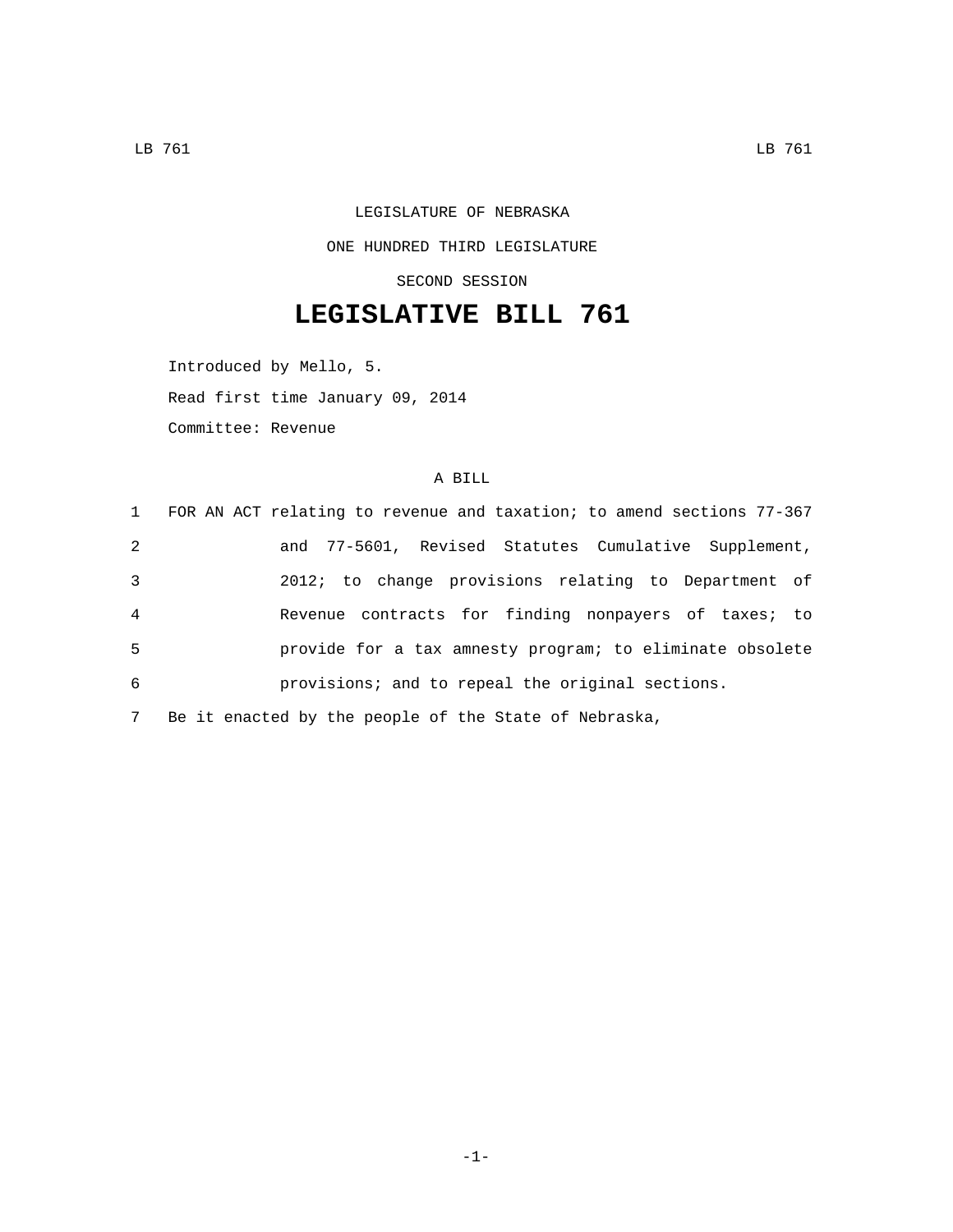Section 1. Section 77-367, Revised Statutes Cumulative 2 Supplement, 2012, is amended to read:

77-367 (1) The Department of Revenue: 3

 may (a) May enter into a contract to procure products and services to develop, deploy, or administer systems or programs which identify nonfilers of returns, underreporters, or nonpayers of taxes administered by the department or improper or fraudulent payments 8 made through programs administered by the department; and -

 (b) Shall enter into such a contract on or after October 31, 2014, to identify persons who have an outstanding tax liability 11 of at least twenty-five thousand dollars.

 (2) Fees for services, reimbursements, costs incurred by the department, or other remuneration may be funded from the amount of tax, penalty, interest, or other recovery actually collected and shall be paid only after the amount is collected. The Legislature intends to appropriate an amount from the tax, penalty, interest, and other recovery actually collected, not to exceed the amount collected, which is sufficient to pay for services, reimbursements, costs incurred by the department, or other remuneration pursuant to 20 this section.

 (3) Vendors entering into a contract with the department pursuant to this section are subject to the requirements and penalties of the confidentiality laws of this state regarding tax 24 information.

25  $\left(\frac{2}{2}\right)$  (4) Ten percent of all proceeds received during each

-2-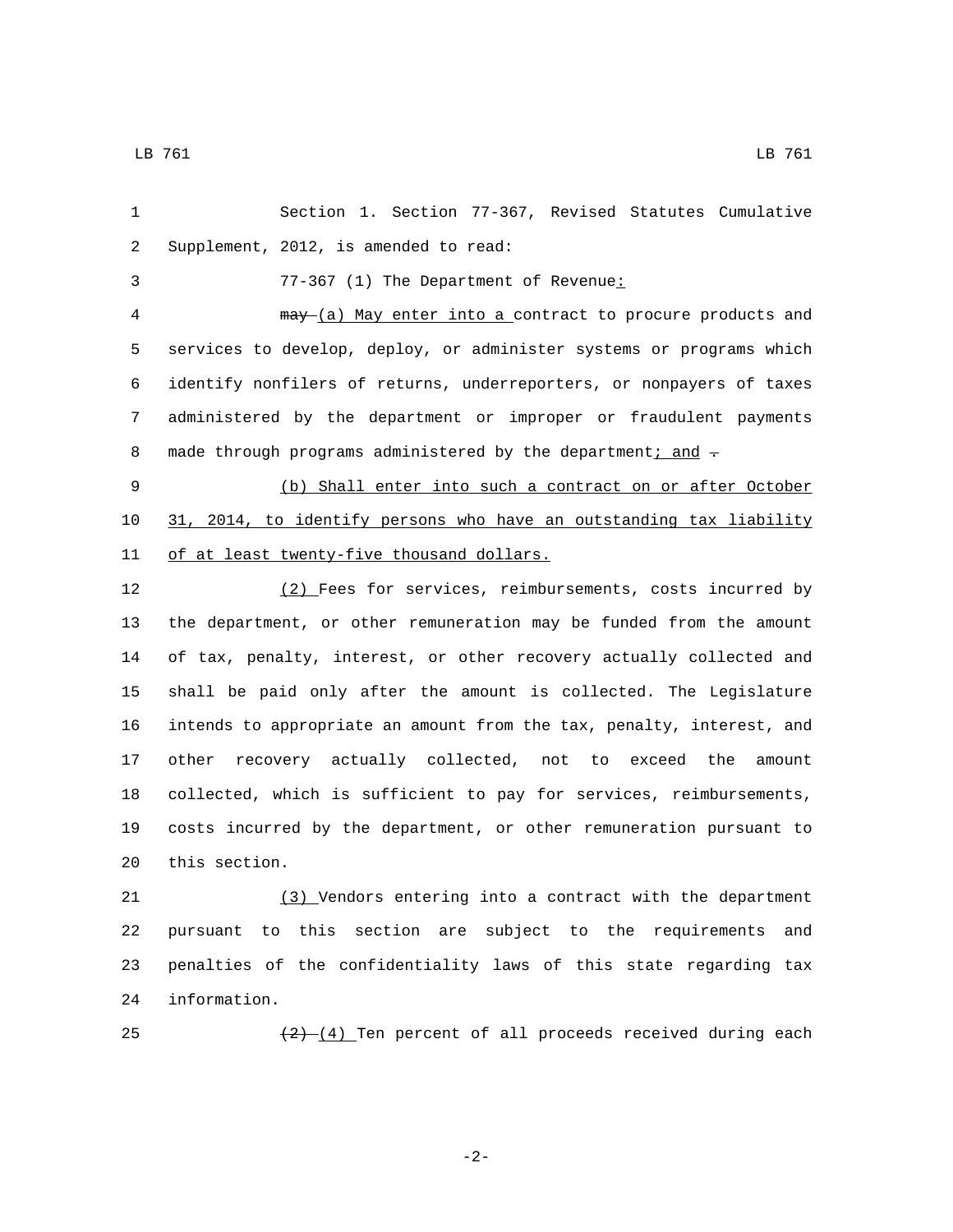calendar year due to the contracts entered into pursuant to this section shall be deposited in the Department of Revenue Enforcement Fund for purposes of identifying nonfilers, underreporters,

 $\left(3\right)$  (5) The Tax Commissioner shall submit electronically an annual report to the Revenue Committee of the Legislature and Appropriations Committee of the Legislature on the amount of dollars generated during the previous fiscal year pursuant to this section.

nonpayers, and improper or fraudulent payments.4

 Sec. 2. Section 77-5601, Revised Statutes Cumulative 10 Supplement, 2012, is amended to read:

 77-5601 (1) From August 1, 2004, 2014, through October 31, 2004, 2014, there shall be conducted a tax amnesty program with regard to taxes due and owing that have not been reported to the Department of Revenue. Any person applying for tax amnesty shall pay 15 all unreported taxes that were due on or before April 1, 2004. 2014. Any person that applies for tax amnesty and is accepted by the Tax Commissioner shall have any penalties and interest waived on unreported and delinquent taxes notwithstanding any other provisions 19 of law to the contrary.

 (2) To be eligible for the tax amnesty provided by this section, the person shall apply for amnesty within the amnesty period, file a return for each taxable period for which the amnesty 23 is requested by December 31, 2004, 2014, if no return has been filed, and pay in full all taxes for which amnesty is sought with the return or within thirty days after the application if a return was filed

LB 761 LB 761

-3-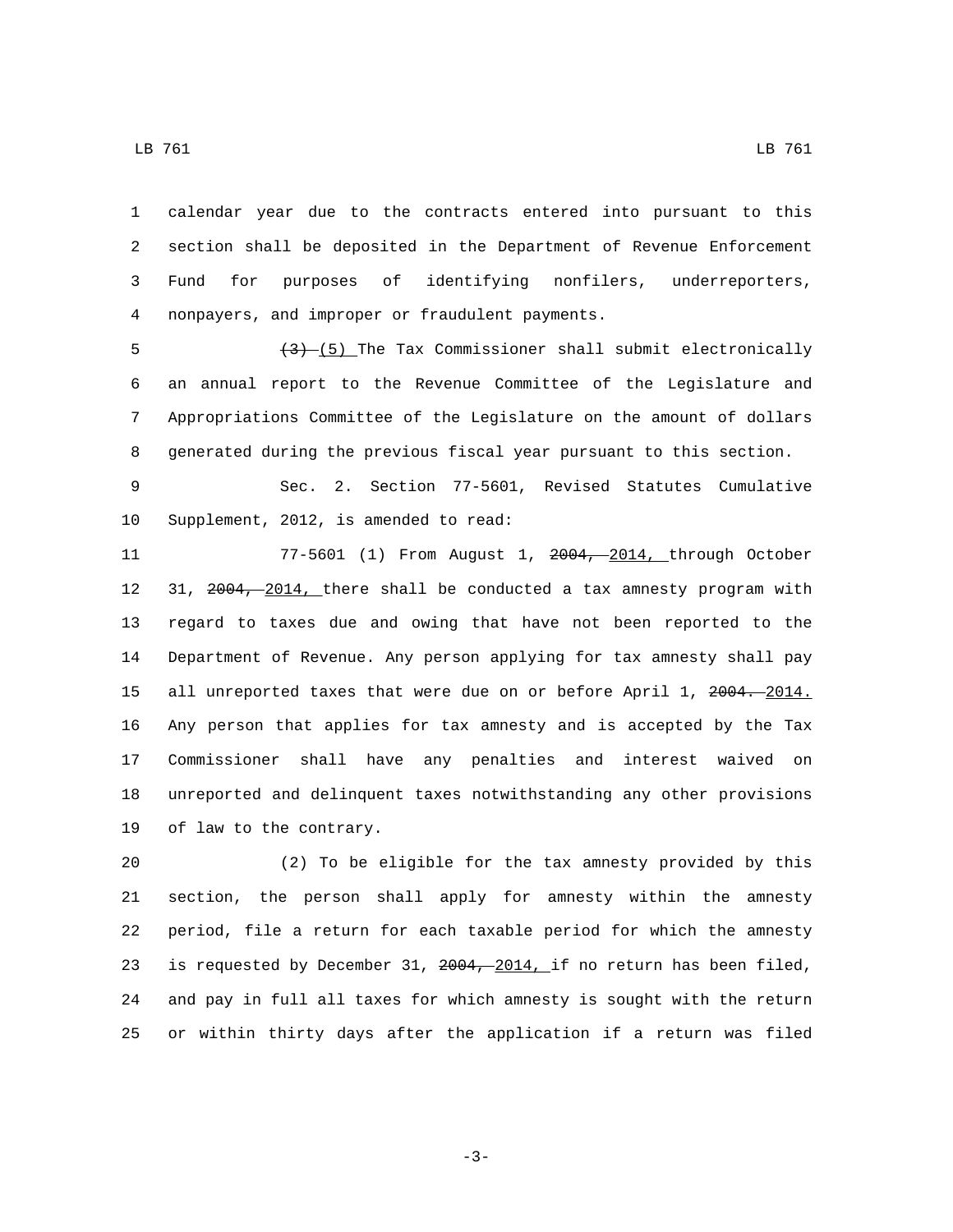LB 761 LB 761

 prior to the amnesty period. Tax amnesty shall not be available for any person that is under civil or criminal audit, investigation, or prosecution for unreported or delinquent taxes by this state or the United States Government on or before April 16, 2004. 2014.

 (3) The department shall not seek civil or criminal prosecution against any person for any taxable period for which amnesty has been granted. The Tax Commissioner shall develop forms for applying for the tax amnesty program, develop procedures for qualification for tax amnesty, and conduct a public awareness 10 campaign publicizing the program.

 (4) If a person elects to participate in the amnesty program, the election shall constitute an express and irrevocable relinquishment of all administrative and judicial rights to challenge the imposition of the tax or its amount. Nothing in this section shall prohibit the department from adjusting a return as a result of 16 any state or federal audit.

 (5)(a) Except for any local option sales tax collected 18 and returned to the appropriate municipality, any sales and use tax proceeds described in subdivision (2)(b) of section 77-27,132, which shall be deposited in the State Highway Capital Improvement Fund and the Highway Allocation Fund as provided in such subdivision, and any motor vehicle fuel, diesel fuel, and compressed fuel taxes, which shall be deposited in the Highway Trust Fund or Highway Allocation Fund as provided by law, no less than eighty percent of all revenue received pursuant to the tax amnesty program shall be deposited in

-4-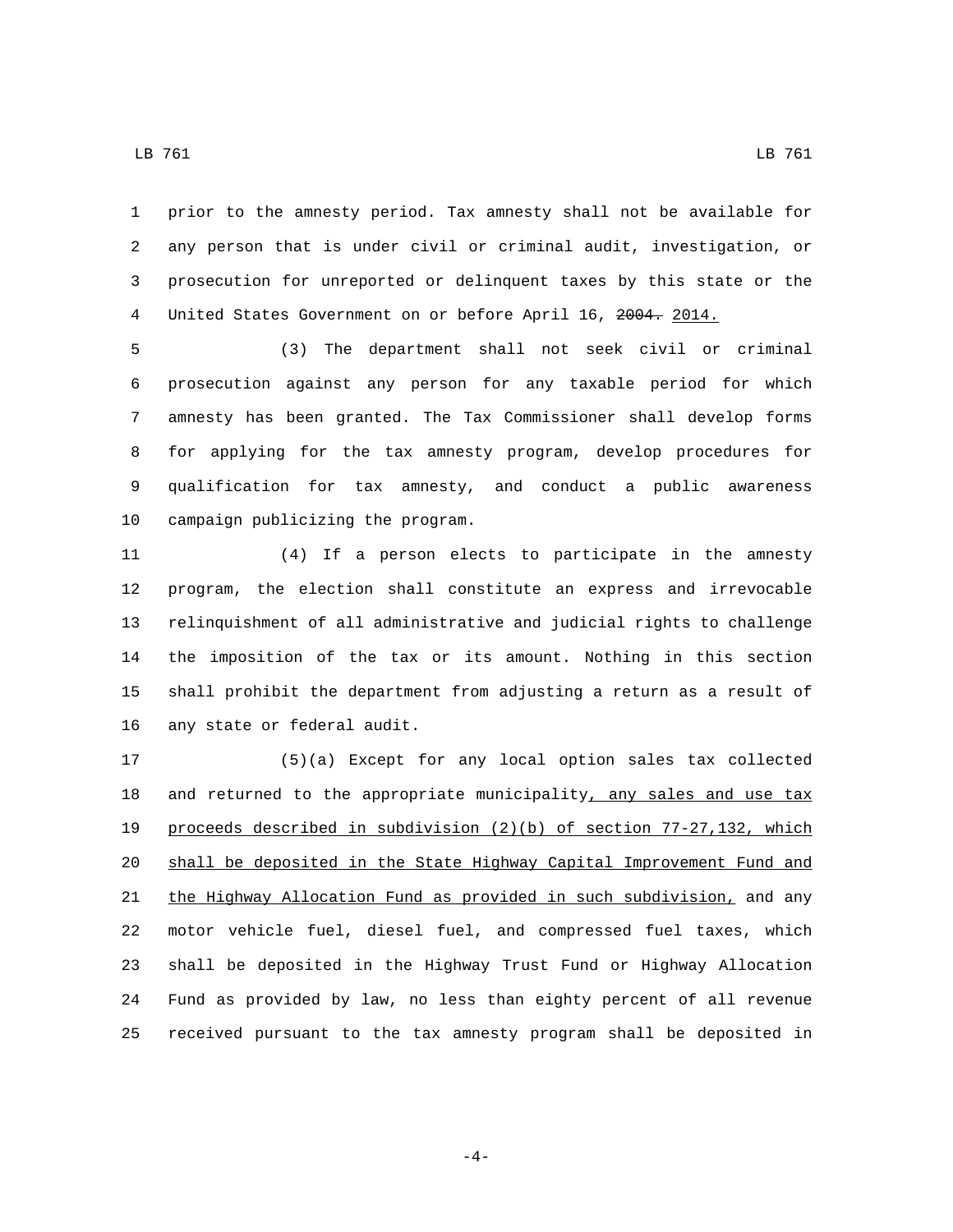1 the General Fund; ten Property Tax Credit Cash Fund; and twenty 2 percent, not to exceed five hundred thousand one million dollars, 3 shall be deposited in the Department of Revenue Enforcement Fund.  $\dot{\tau}$ 4 and ten percent, not to exceed five hundred thousand dollars, shall 5 be deposited in the Department of Revenue Enforcement Technology 6 Fund. Any amount that would otherwise be deposited in the Department 7 of Revenue Enforcement Fund or the Department of Revenue Enforcement 8 Technology Fund that is in excess of the five-hundred-thousand-dollar 9 one-million-dollar limitation shall be deposited in the General Fund. 10 Property Tax Credit Cash Fund.

 (b) For fiscal year 2005-06, 2015-16, all proceeds in the Department of Revenue Enforcement Fund which are received pursuant to the tax amnesty program shall be appropriated to the department for purposes of employing investigators, agents, and auditors and otherwise increasing personnel for enforcement of the Nebraska Revenue Act of 1967. For fiscal year 2005-06, all proceeds in the Department of Revenue Enforcement Technology Fund shall be 18 appropriated to the department for the purposes of acquiring lists, 19 software, programming, computer equipment, and other technological 20 methods for enforcing the act.

 (c) For fiscal years after fiscal year 2005-06, 2015-16, twenty percent of all proceeds received during the previous calendar year due to the efforts of auditors and investigators hired pursuant to subdivision (5)(b) of this section, not to exceed seven hundred fifty thousand dollars, shall be deposited in the Department of

-5-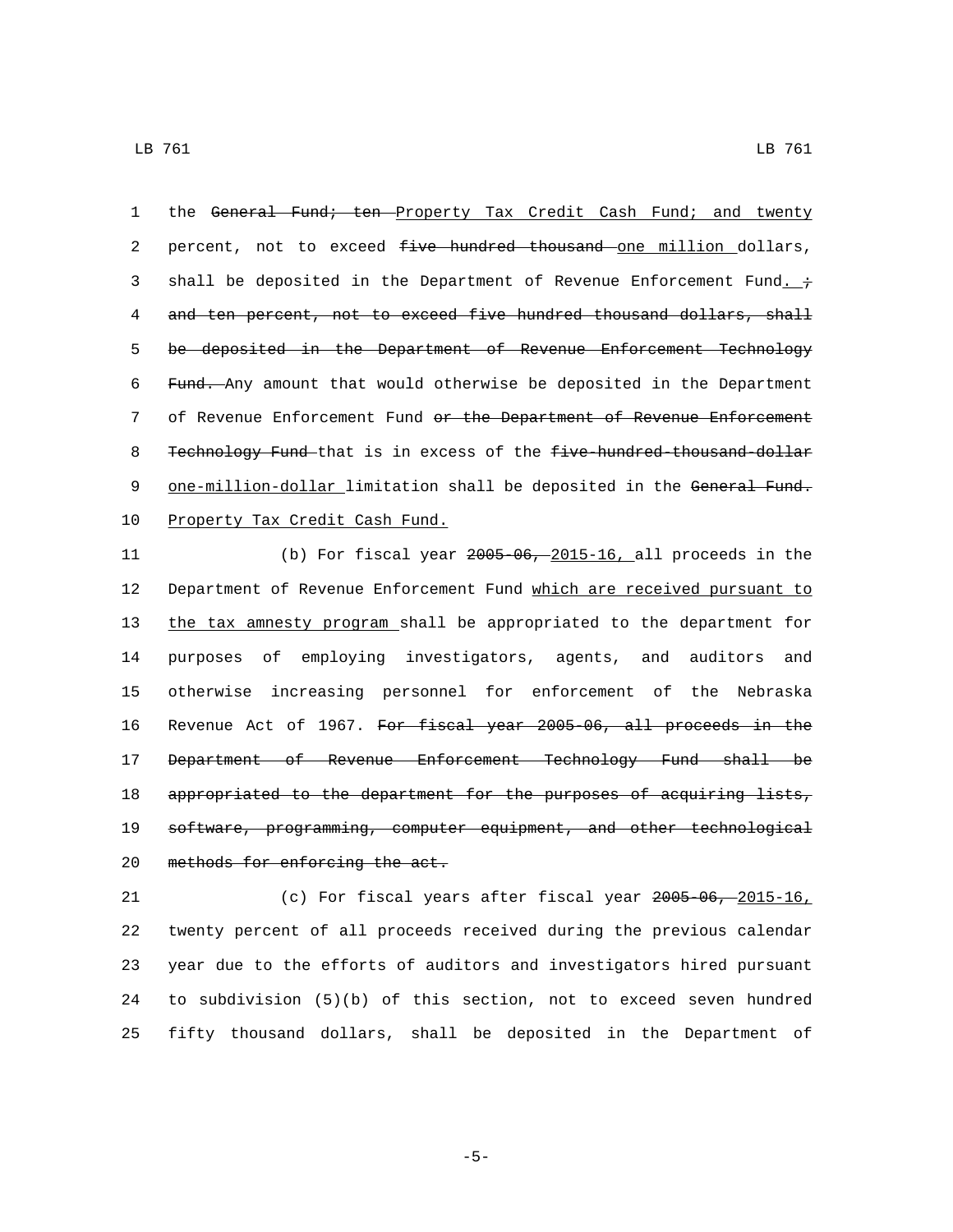Revenue Enforcement Fund for purposes of employing investigators and auditors or continuing such employment for purposes of increasing 3 enforcement of the act.

 (d) Ten percent of all proceeds received during each calendar year due to the contracts entered into pursuant to section 77-367 shall be deposited in the Department of Revenue Enforcement Fund for purposes of identifying nonfilers of returns, underreporters, nonpayers of taxes, and improper or fraudulent 9 payments.

 (6)(a) The department shall prepare a report by April 1, 2005, 2015, and by February 1 of each year thereafter detailing the results of the tax amnesty program and the subsequent enforcement 13 efforts. For the report due April 1, 2005, 2015, the report shall include (i) the amount of revenue obtained as a result of the tax amnesty program broken down by tax program, (ii) the amount obtained from instate taxpayers and from out-of-state taxpayers, and (iii) the amount obtained from individual taxpayers and from business 18 enterprises.

 (b) For reports due in subsequent years, the report shall include (i) the number of personnel hired for purposes of subdivision 21 (5)(b) of this section and their duties,  $(i)$  a description of lists, software, programming, computer equipment, and other technological methods acquired pursuant to such subdivision and the purposes of 24 each, and  $(iii)$  (ii) the amount of new revenue obtained as a result 25 of the new personnel and acquisitions during the prior calendar year,

-6-